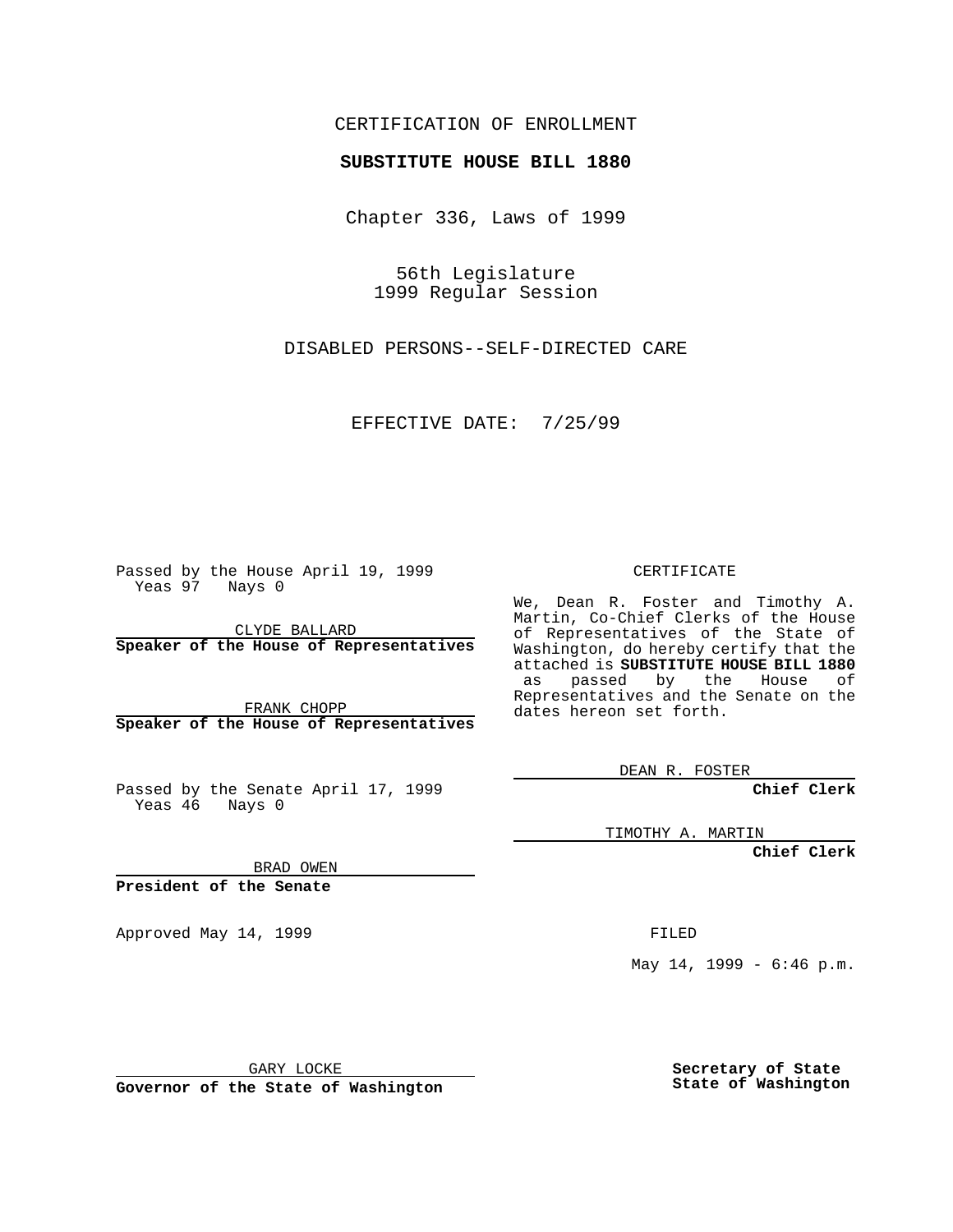## **SUBSTITUTE HOUSE BILL 1880** \_\_\_\_\_\_\_\_\_\_\_\_\_\_\_\_\_\_\_\_\_\_\_\_\_\_\_\_\_\_\_\_\_\_\_\_\_\_\_\_\_\_\_\_\_\_\_

\_\_\_\_\_\_\_\_\_\_\_\_\_\_\_\_\_\_\_\_\_\_\_\_\_\_\_\_\_\_\_\_\_\_\_\_\_\_\_\_\_\_\_\_\_\_\_

## AS AMENDED BY THE SENATE

Passed Legislature - 1999 Regular Session

**State of Washington 56th Legislature 1999 Regular Session By** House Committee on Health Care (originally sponsored by Representatives Cody, Schual-Berke, Kenney and Edmonds)

Read first time 03/02/1999.

 AN ACT Relating to providing for self-directed care of persons with disabilities; amending RCW 74.39A.050 and 43.20A.710; adding new sections to chapter 74.39 RCW; adding a new section to chapter 74.34 RCW; and creating new sections.

BE IT ENACTED BY THE LEGISLATURE OF THE STATE OF WASHINGTON:

 NEW SECTION. **Sec. 1.** (1) The legislature finds that certain aspects of health licensure laws have the unintended consequence of limiting the right of persons with functional disabilities to care for themselves in their own home, and of securing assistance from other persons in performing routine health-related tasks that persons without these disabilities customarily perform.

 (2) It is the intent of the legislature to clarify the right of adults with functional disabilities to choose to self-direct their own health-related tasks through personal aides, and to describe the circumstances under which self-directed care may take place in the home setting. The legislature declares that it is in the public interest to preserve the autonomy and dignity of persons with functional disabilities to care for themselves in their own homes, among the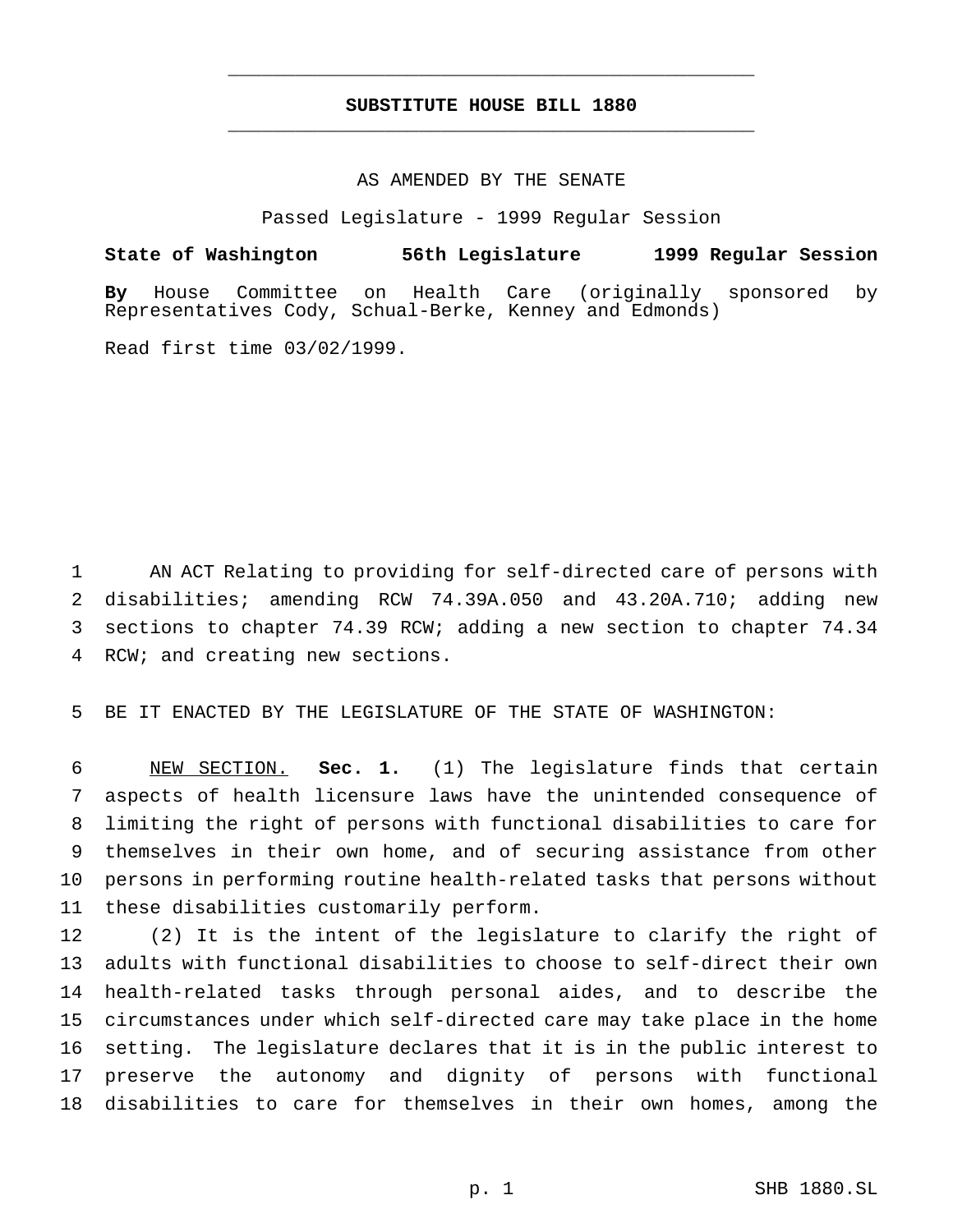continuum of options for health care services where the judgment and control over the care rests with the individual.

 NEW SECTION. **Sec. 2.** The definitions in this section apply throughout sections 1 through 4 and 8 of this act and RCW 43.190.060 unless the context clearly requires otherwise.

 (1) "Self-directed care" means the process in which an adult person, who is prevented by a functional disability from performing a manual function related to health care that an individual would otherwise perform for himself or herself, chooses to direct and supervise a paid personal aide to perform those tasks.

 (2) "Personal aide" means an individual, working privately or as an individual provider under contract or agreement with the department of social and health services, who acts at the direction of an adult person with a functional disability living in his or her own home and provides that person with health care services that a person without a functional disability can perform.

 NEW SECTION. **Sec. 3.** (1) An adult person with a functional disability living in his or her own home may direct and supervise a paid personal aide in the performance of a health care task.

 (2) The following requirements shall guide the provision of self-directed care under this act:

 (a) Health care tasks are those medical, nursing, or home health services that enable the person to maintain independence, personal hygiene, and safety in his or her own home, and that are services that a person without a functional disability would customarily and personally perform without the assistance of a licensed health care provider.

 (b) The individual who chooses to self-direct a health care task is responsible for initiating self-direction by informing the health care professional who has ordered the treatment which involves that task of the individual's intent to perform that task through self-direction.

 (c) When state funds are used to pay for self-directed tasks, a description of those tasks will be included in the client's comprehensive assessment, and subject to review with each annual reassessment.

 (d) When a licensed health care provider orders treatment involving a health care task to be performed through self-directed care, the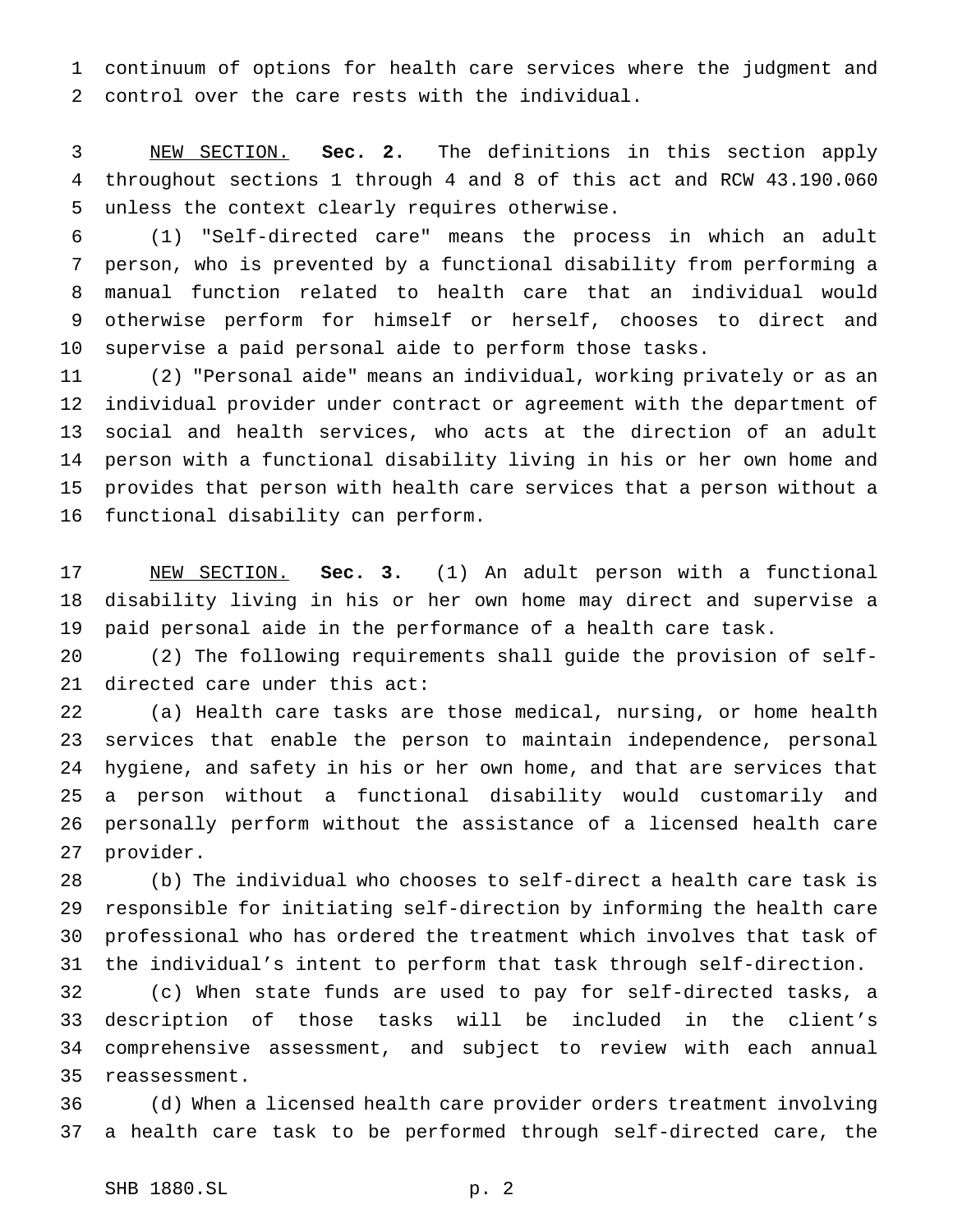responsibility to ascertain that the patient understands the treatment and will be able to follow through on the self-directed care task is the same as it would be for a patient who performs the health care task for himself or herself, and the licensed health care provider incurs no additional liability when ordering a health care task which is to be performed through self-directed care.

 (e) The role of the personal aide in self-directed care is limited to performing the physical aspect of health care tasks under the direction of the person for whom the tasks are being done. This shall not affect the ability of a personal aide to provide other home care services, such as personal care or homemaker services, which enable the client to remain at home.

 (f) The responsibility to initiate self-directed health care tasks, to possess the necessary knowledge and training for those tasks, and to exercise judgment regarding the manner of their performance rests and remains with the person who has chosen to self-direct those tasks, including the decision to employ and dismiss a personal aide.

 NEW SECTION. **Sec. 4.** Any individual who, for compensation, serves as a personal aide provider under contract or agreement with the department of social and health services, to a person who self-directs his or her own care in his or her own home, shall register with the department of social and health services.

 **Sec. 5.** RCW 74.39A.050 and 1998 c 85 s 1 are each amended to read as follows:

 The department's system of quality improvement for long-term care services shall use the following principles, consistent with applicable federal laws and regulations:

 (1) The system shall be client-centered and promote privacy, independence, dignity, choice, and a home or home-like environment for consumers consistent with chapter 392, Laws of 1997.

 (2) The goal of the system is continuous quality improvement with the focus on consumer satisfaction and outcomes for consumers. This includes that when conducting licensing inspections, the department shall interview an appropriate percentage of residents, family members, resident managers, and advocates in addition to interviewing providers and staff.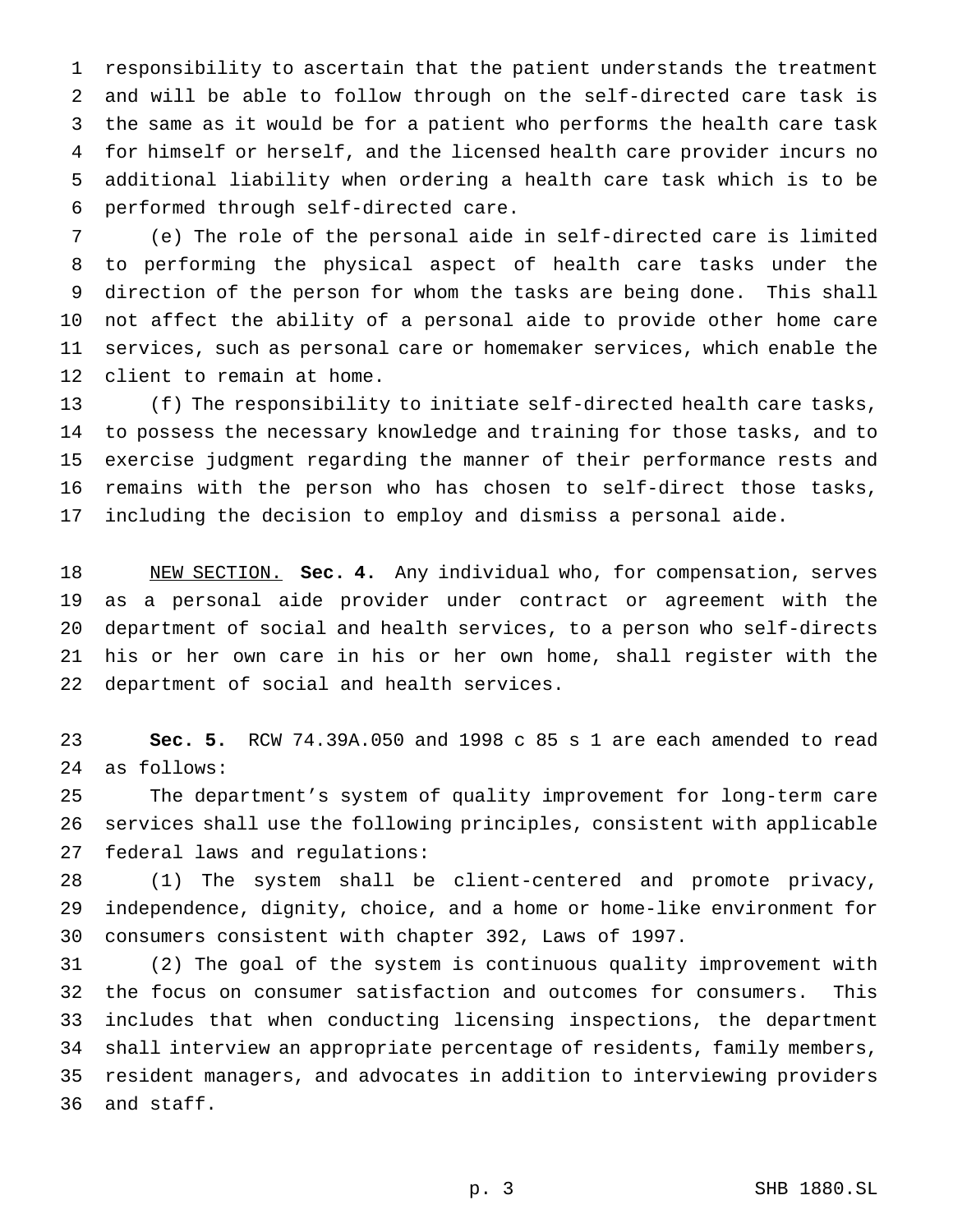(3) Providers should be supported in their efforts to improve quality and address identified problems initially through training, consultation, technical assistance, and case management.

 (4) The emphasis should be on problem prevention both in monitoring and in screening potential providers of service.

 (5) Monitoring should be outcome based and responsive to consumer complaints and a clear set of health, quality of care, and safety standards that are easily understandable and have been made available to providers.

 (6) Prompt and specific enforcement remedies shall also be implemented without delay, pursuant to RCW 74.39A.080, RCW 70.128.160, chapter 18.51 RCW, or chapter 74.42 RCW, for providers found to have delivered care or failed to deliver care resulting in problems that are serious, recurring, or uncorrected, or that create a hazard that is causing or likely to cause death or serious harm to one or more residents. These enforcement remedies may also include, when appropriate, reasonable conditions on a contract or license. In the selection of remedies, the safety, health, and well-being of residents shall be of paramount importance.

 (7) To the extent funding is available, all long-term care staff directly responsible for the care, supervision, or treatment of vulnerable persons should be screened through background checks in a uniform and timely manner to ensure that they do not have a criminal history that would disqualify them from working with vulnerable persons. Whenever a state conviction record check is required by state law, persons may be employed or engaged as volunteers or independent contractors on a conditional basis according to law and rules adopted by the department.

 (8) No provider or staff, or prospective provider or staff, with a stipulated finding of fact, conclusion of law, an agreed order, or finding of fact, conclusion of law, or final order issued by a disciplining authority, a court of law, or entered into a state registry finding him or her guilty of abuse, neglect, exploitation, or abandonment of a minor or a vulnerable adult as defined in chapter 74.34 RCW shall be employed in the care of and have unsupervised access to vulnerable adults.

37 (9) The department shall establish, by rule, a state registry which contains identifying information about personal care aides identified under this chapter who have substantiated findings of abuse, neglect,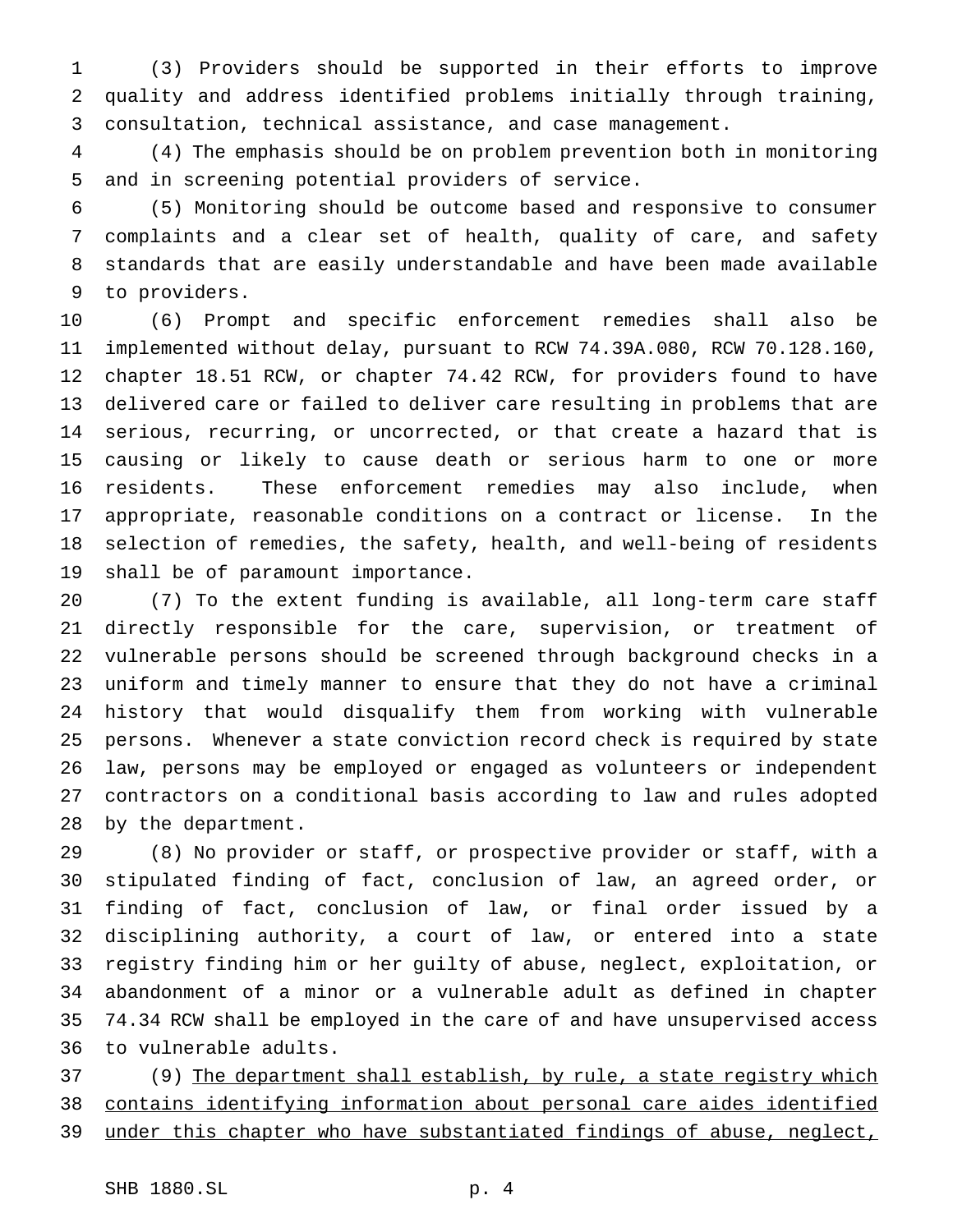financial exploitation, or abandonment of a vulnerable adult as defined in RCW 74.34.020. The rule must include disclosure, disposition of findings, notification, findings of fact, appeal rights, and fair 4 hearing requirements. The department shall disclose, upon request, substantiated findings of abuse, neglect, financial exploitation, or abandonment to any person so requesting this information.

 (10) The department shall by rule develop training requirements for 8 individual providers and home care agency providers. The department shall deny payment to an individual provider or a home care provider 10 who does not complete the training requirement within the time limit 11 specified by the department by rule.

12 (11) The department shall establish, by rule, training, background checks, and other quality assurance requirements for personal aides who provide in-home services funded by medicaid personal care as described in RCW 74.09.520, community options program entry system waiver services as described in RCW 74.39A.030, or chore services as described in RCW 74.39A.110 that are equivalent to requirements for individual providers.

19 (12) Under existing funds the department shall establish internally a quality improvement standards committee to monitor the development of standards and to suggest modifications.

 $((+10))$   $(13)$  Within existing funds, the department shall design, develop, and implement a long-term care training program that is flexible, relevant, and qualifies towards the requirements for a nursing assistant certificate as established under chapter 18.88A RCW. This subsection does not require completion of the nursing assistant certificate training program by providers or their staff. The long- term care teaching curriculum must consist of a fundamental module, or modules, and a range of other available relevant training modules that provide the caregiver with appropriate options that assist in meeting the resident's care needs. Some of the training modules may include, but are not limited to, specific training on the special care needs of persons with developmental disabilities, dementia, mental illness, and the care needs of the elderly. No less than one training module must be dedicated to workplace violence prevention. The nursing care quality assurance commission shall work together with the department to develop the curriculum modules. The nursing care quality assurance commission shall direct the nursing assistant training programs to accept some or all of the skills and competencies from the curriculum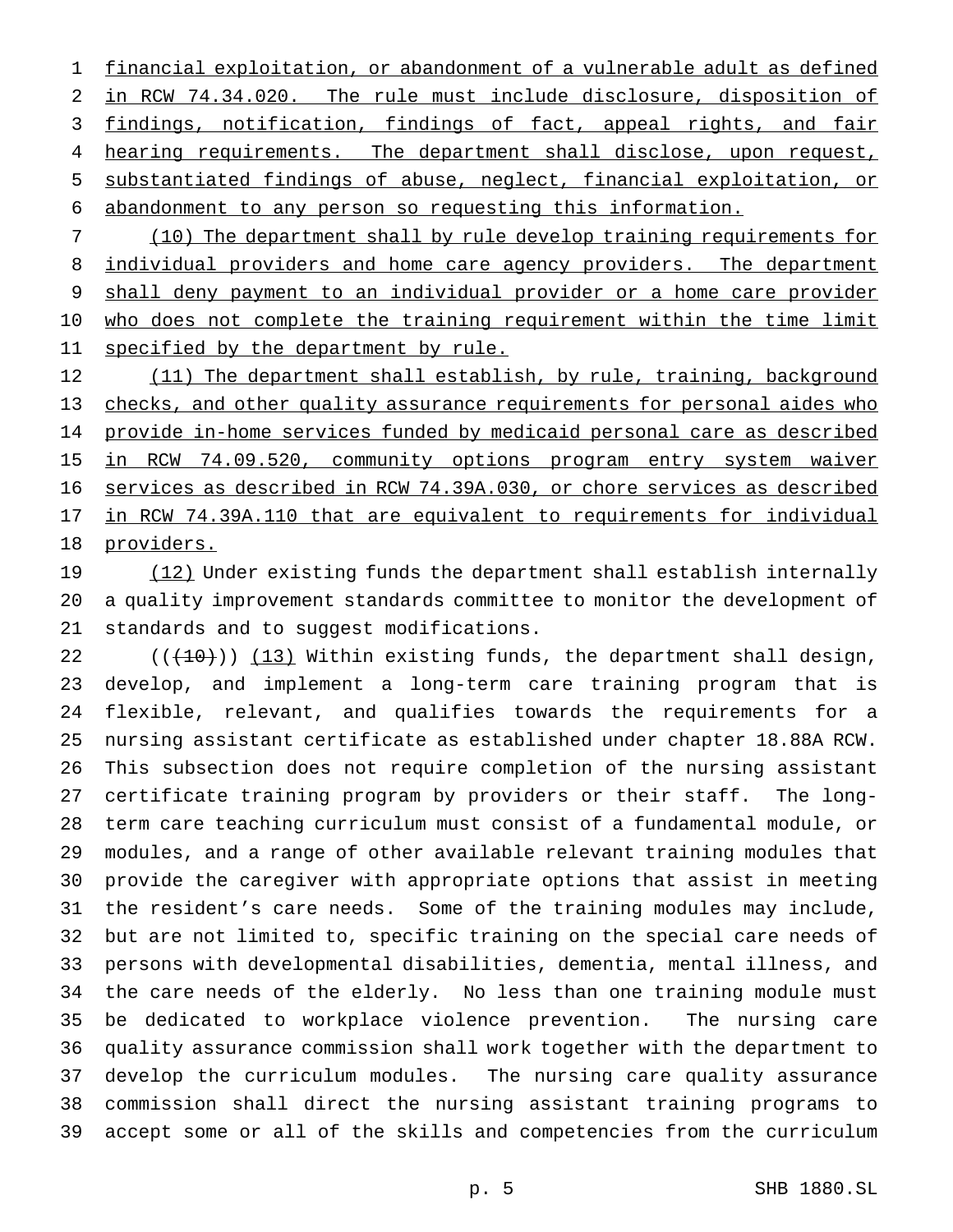modules towards meeting the requirements for a nursing assistant certificate as defined in chapter 18.88A RCW. A process may be developed to test persons completing modules from a caregiver's class to verify that they have the transferable skills and competencies for entry into a nursing assistant training program. The department may review whether facilities can develop their own related long-term care training programs. The department may develop a review process for determining what previous experience and training may be used to waive some or all of the mandatory training. The department of social and health services and the nursing care quality assurance commission shall work together to develop an implementation plan by December 12, 1998.

 NEW SECTION. **Sec. 6.** A new section is added to chapter 74.34 RCW to read as follows:

 For the purposes of this chapter, the term "vulnerable adult" includes persons receiving services from any individual who for compensation serves as a personal aide to a person who self-directs his or her own care in his or her home under this act.

 **Sec. 7.** RCW 43.20A.710 and 1997 c 392 s 525 are each amended to read as follows:

 (1) The secretary shall investigate the conviction records, pending charges or disciplinary board final decisions of:

 (a) Persons being considered for state employment in positions directly responsible for the supervision, care, or treatment of children or individuals with mental illness or developmental disabilities; and

 (b) Individual providers who are paid by the state for in-home services and hired by individuals with physical disabilities, developmental disabilities, mental illness, or mental impairment, including but not limited to services provided under chapter 74.39A RCW.

 (2) The investigation may include an examination of state and national criminal identification data. The secretary shall use the information solely for the purpose of determining the character, suitability, and competence of these applicants.

 (3) The secretary shall provide the results of the state background check on individual providers to the individuals with physical disabilities, developmental disabilities, mental illness, or mental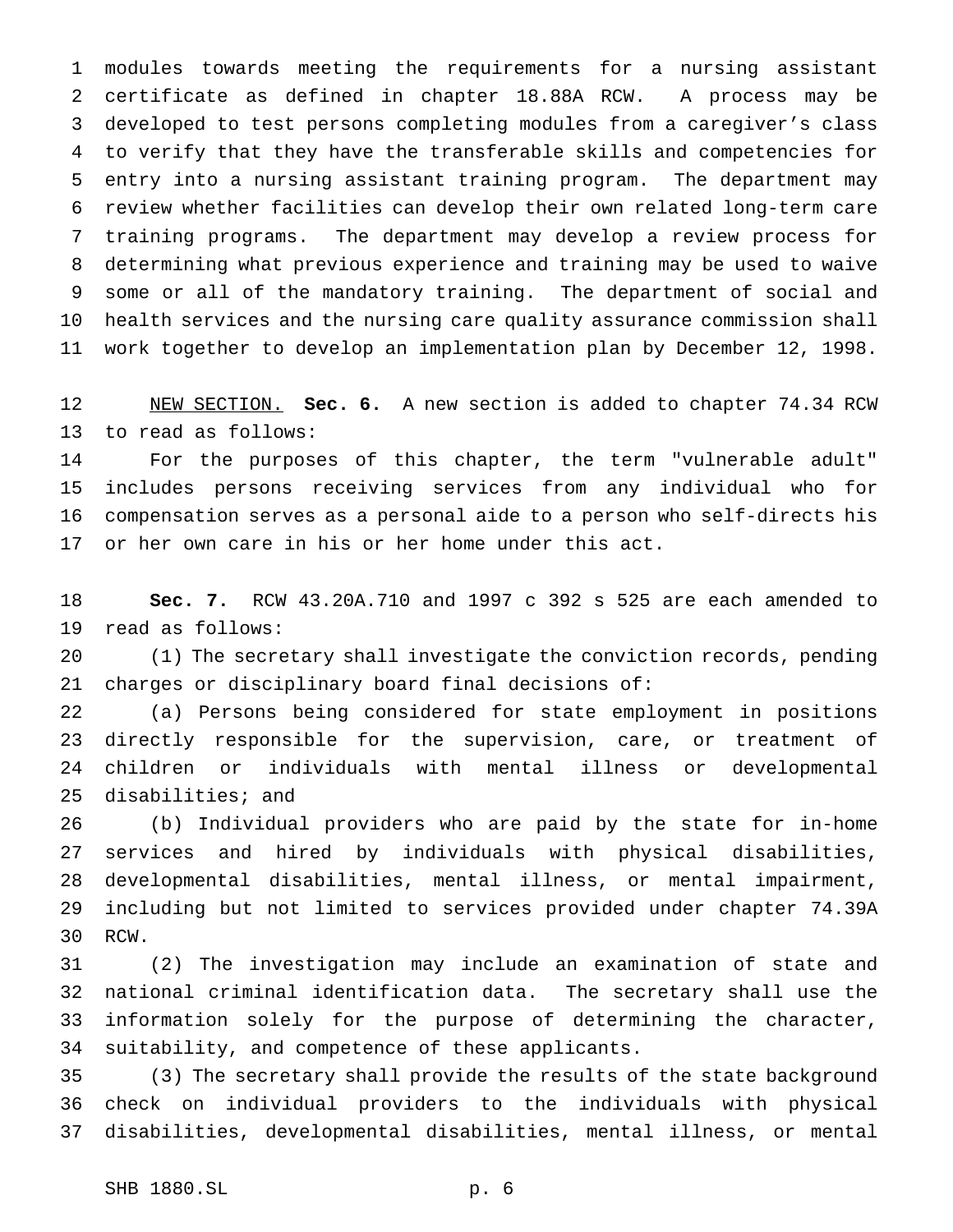impairment or to their legal guardians, if any, for their determination of the character, suitability, and competence of the applicants. If an individual elects to hire or retain an individual provider after receiving notice from the department that the applicant has a conviction for an offense that would disqualify the applicant from 6 employment with the department, then the secretary  $((m\alpha y))$  shall deny payment for any subsequent services rendered by the disqualified individual provider.

 (4) Criminal justice agencies shall provide the secretary such information as they may have and that the secretary may require for such purpose.

 NEW SECTION. **Sec. 8.** A personal aide, in the performance of a health care task, who is directed and supervised by a person with a functional disability in his or her own home, is exempt from any legal requirement to qualify and be credentialed by the department of health as a health care provider under Title 18 RCW to the extent of the responsibilities provided and health care tasks performed under this act.

 NEW SECTION. **Sec. 9.** (1) To the extent that funds are appropriated for this purpose, the University of Washington school of nursing shall study the implementation of this act as it relates to self-directed care performed for persons receiving services through department of social and health services' programs, and submit a report to the legislature by November 1, 2001, to include findings as well as any recommendations for improvements to this act. If there are not sufficient numbers of consumers who have elected self-directed care in order for the study to be completed by November 1, 2001, the study deadline shall be extended as necessary, but not to exceed one year. (2) The study shall be performed in consultation with the governor's committee on disability issues and employment, and the departments of health and social and health services. The report shall include data, to the extent reasonably available, on the following: (a) Consumer satisfaction with self-directed care, including consumer perception of the degree of autonomy, self-determination, and choice afforded;